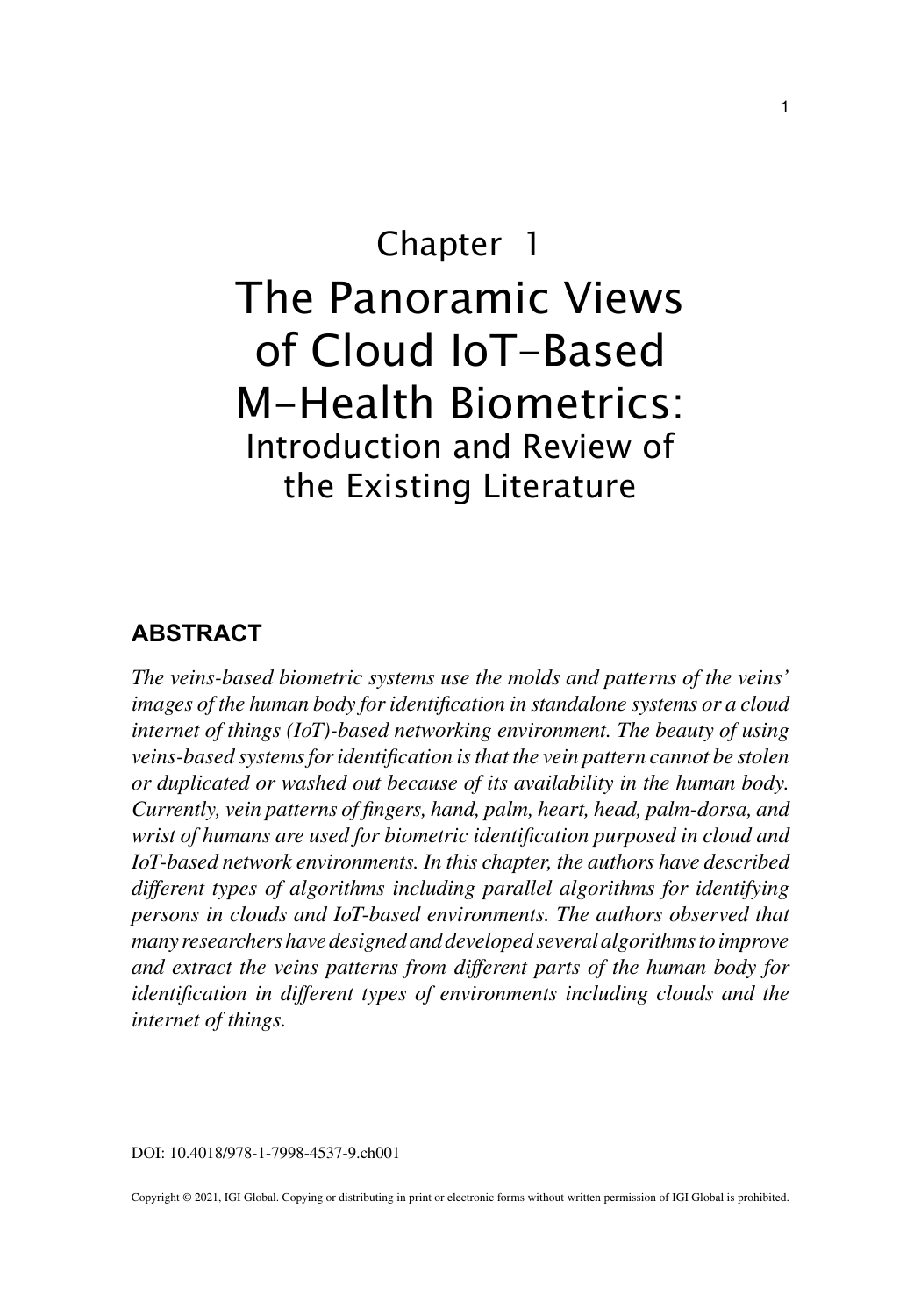# **INTRODUCTION**

The veins based biometric systems use the molds and patterns of veins images of the human body for identification in standalone systems or cloud Internet of Things (IoT)-based networking environment. The beauty of using veins based systems for identification is that the vein pattern cannot be stolen or duplicated or washed out because of its availability in the human body. Currently, vein patterns of fingers, hand, palm, heart, head, palm-dorsa, and wrist of humans are used for biometric identification purposed in cloud and IoT based network environments. In this chapter, the authors have described different types of algorithms including parallel algorithms for identifying persons in clouds and IoT based environments.

The authors observed that many researchers have designed and developed several algorithms to improve and extract the veins patterns from different parts of the human body for identification in different types of environments, including clouds and the IoT. Further, during the review of existing literature, the authors observed that most of the researchers have decided to use software tools such as MATLAB or C language or Python for veins' images extraction, enhancement, and matching in standalone systems and cloud / IoT based network environments. The authors also observed that many of these developed veins based identification algorithms are not optimized for hardware design purposes because the hardware resources and processing time constraints were not the priority for the researchers while they were developing veins image enhancement and feature extraction algorithms for cloud and IoT based systems. The parallel processing capability in the hardware design of veins image enhancement and feature extraction algorithms can be considered as the major advantages which can further improve the processing speed and performance of veins images based identification systems in the cloud IoTbased environment. Nevertheless, the design of parallel hardware algorithms is always challenging because of resource constraints and hardware complexity.

# **BACKGROUND OF CLOUD IoT-BASED VEIN IMNAGE ENHANCEMENT TECHNIQUES**

In the current era, security has become a primary concern for the public. Therefore, the biometric systems are increasingly gaining interest because of the easiness of technology-based individuality verification using an individual's